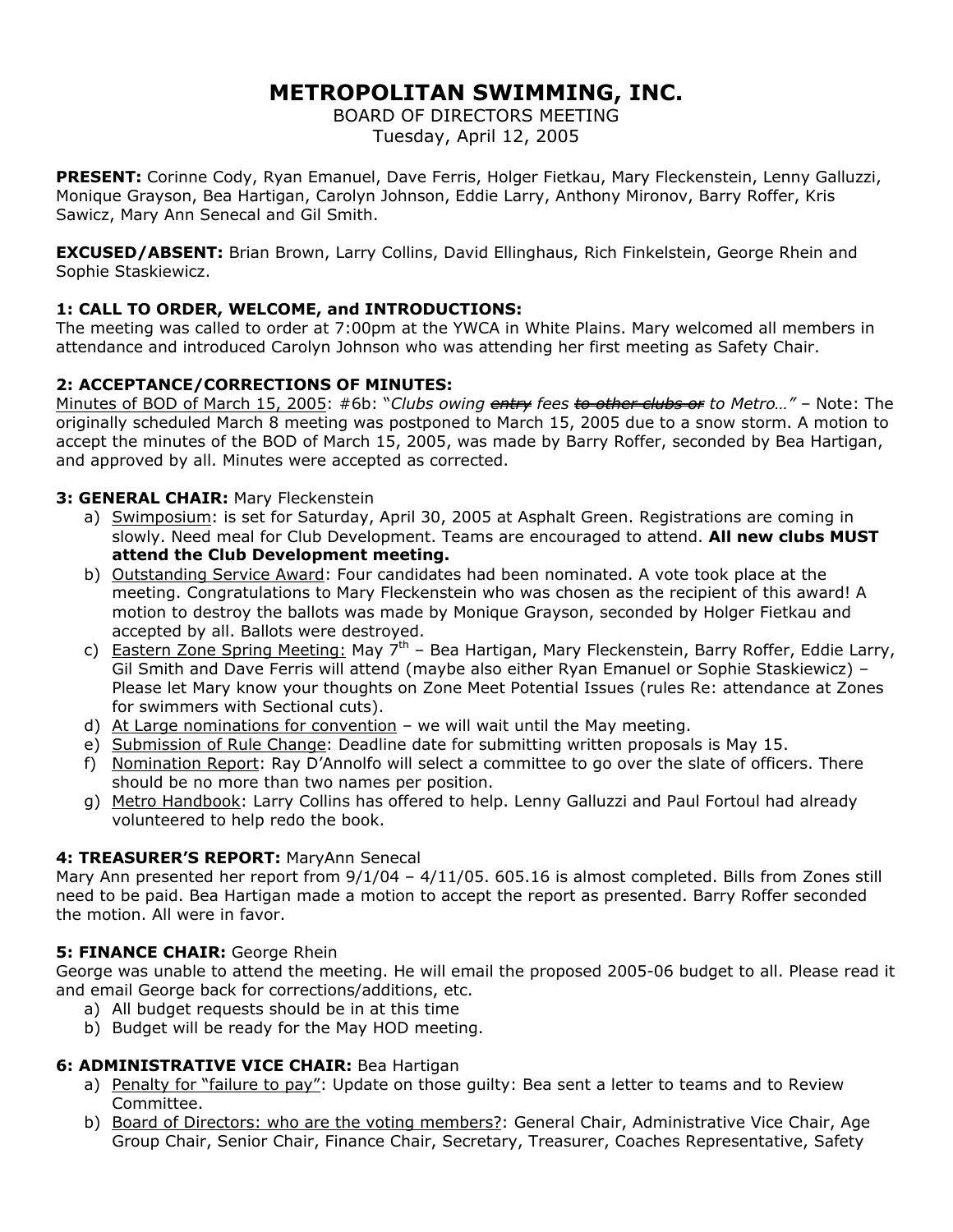Chair, Technical Planning, Senior Athletes Rep., Junior Athlete Rep., and Immediate Past General Chairman. Members of the USA Swimming Board and USA Swimming Committee Chairs are also allowed to vote. Quorum: 7 members. For Executive Committee meeting: quorum is 4. At the House of Delegates meeting: 20% of eligible members are needed.

Proxies are not allowed. Three votes per club. Group Member Representatives of Affiliated Group Members (ex.: YAC) shall have voice but no vote in meetings of the House of Delegates: 604.3.2

c) Attendance policy for Board Members: Bea will research the Metro policy on this subject.

## **7: SENIOR CHAIR: Dave Ferris**

- a) Metropolitan Swimming Club Development Program (draft): We will not allow a request from coaches that Dave not be present for vote at HOD. Dave gave us a draft of the achievement program in support of USA-Swimming. Long discussion about it followed. Questions: Are other LSC's considering such program? Should Juniors be added for consideration? Bea Hartigan made a motion to present the Metropolitan Swimming Club Development Program for vote at the House of Delegates in May. Carolyn Johnson seconded the motion which was accepted. The draft will be posted on the website.
- b) Senior Mets Long Course: Pool and time need to be set and qualifying time standards need to be posted on website (same time standards as 2004).

## **8: AGE GROUP CHAIR:** Eddie Larry

- a) Congratulations on a successful Eastern Zone Meet: Metropolitan finished first in combined scores: 1,038 points; Metro tied with Middle Atlantic for  $1<sup>st</sup>$  place in the girls division (541 points) and Metro finished second to Virginia in the boys division (497 points). It was a very even field. Many scorers from Metro. Kids had fun. So many Metro teams were represented this year at Zones.
- b) Uniform/chaperones/meals/coaches: Metro got shirts for the chaperones after the meet.
- c) Zone Meeting: Lenny Galluzzi attended a meeting at Zones about the purpose of the rule on Sectional cuts. Long discussion on this subject: take 15-18 out of meet; setting upper limit times; etc. We feel that 15-18 should be allowed to attend and that kids that make SCS (Speedo Champions Series "Sectionals") cuts after the SCS meet should be allowed to go to Zones. Dave Ferris resolved that Metropolitan Swimming will support the idea that swimmers are to remain eligible for the Short Course Zone Meet if they have achieved the SCS cut after the SCS entry deadline. Gil Smith seconded the motion which was accepted by all. **Motion carries.**
- d) Junior Olympics 2006: Eddie would like to reserve the Nassau County pool again for next year's JO's. He would like to increase the number of High Point Awards.
- e) Zone Qual. Meet and JO's: Should it be one meet? Some say Yes, some say No. It would be a nightmare for selecting the Zone Team. JO's is a **Team** meet while ZQ is an **Individual** qualifying meet. Who would be eligible, who would not be, who would age up before Zones, Who will not want to go, etc.
- f) Metro run championships assignments/board run vs. club run: long discussion on this subject. Dave Ferris suggested that we set parameters, decide what we like and/or don't like, set dates and get a facility. Age Group, Senior and Technical Planning will talk more about this. We need a bond for teams that bid on championship meets.
- g) LSC sponsored Relay Meets (Relay Carnival): Technical planning will look into this proposal.
- h) Age Group Workshop: Paul Furbeck from TVSC will be attending the workshop in Colorado Springs.

## **9: COACHES REPRESENTATIVE:** Gil Smith

- a) Coach of the Year update: It will be announced at the May meeting and the award will be given at the September meeting.
- b) Contacting coaches and feedback: Gil will get a list of addresses from Barry.

## **10: ATHLETES' REPRESENTATIVES:** Ryan Emanuel and Anthony Mironov

- a) New Representative: Sophie Staskiewicz from AGUA was not able to attend.
- b) Zone Equipment: athletes said it that the equipment was the best ever this year. They would like to add a towel on the option list. It would be nice to have water bottles at the meet (especially that many parents are not there to provide drinks to their swimmers). Athletes Reps would like to get coaches shirt as well.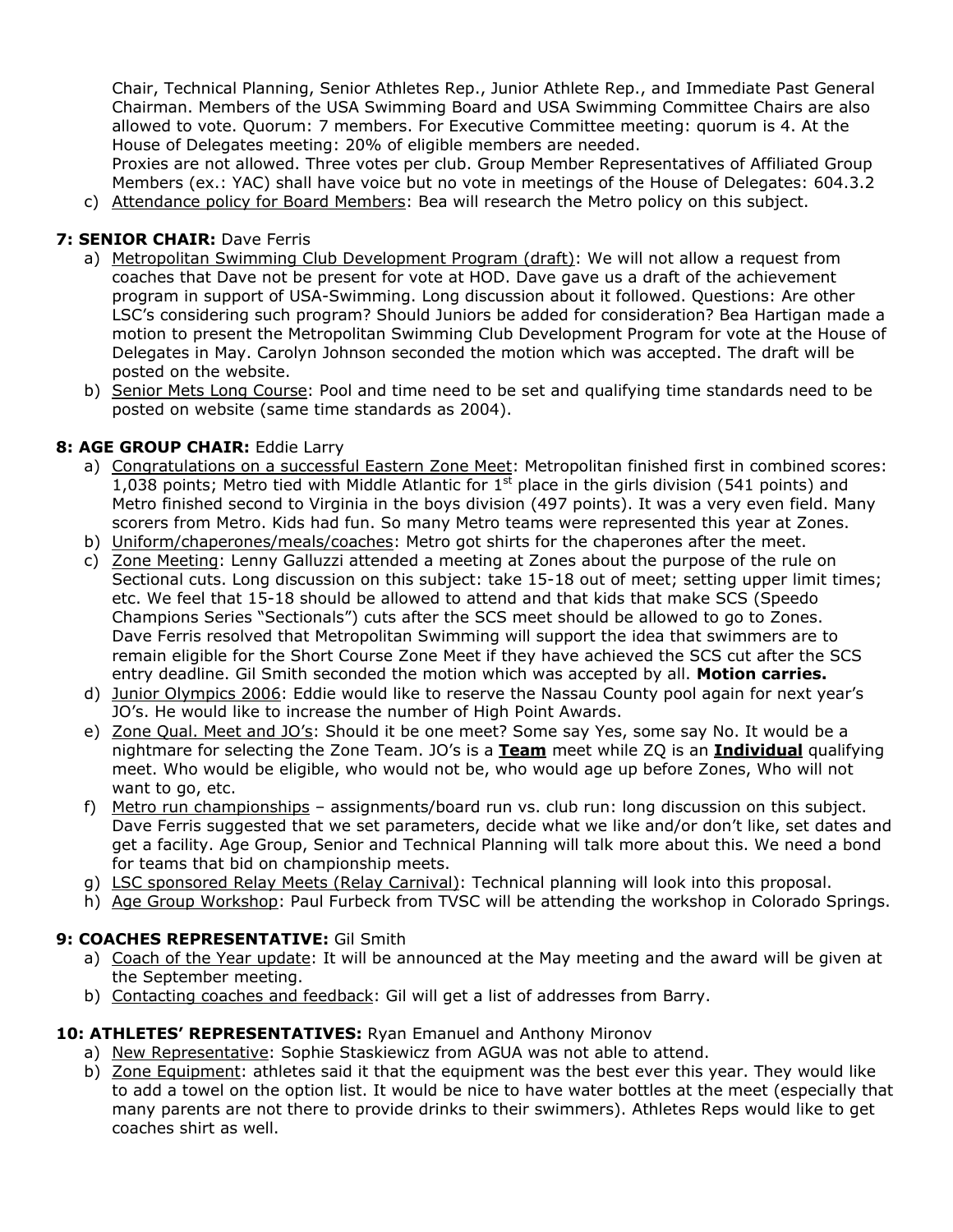- c) Zones Rules: Athletes Reps feel that the 9:30pm in room curfew is too early (normally it is 30 minutes after dinner). Pre-order party stuff ahead of times to bring it to Zones on the bus, instead of getting it at the last minute. Work on updating the cheers!
- d) Eastern Zone Meeting Suggestions: Athletes feel that there should be 2 sets of Zone Records: Pre and Post 2005 (because of the new rules).
- e) USA-Swimming Junior Nationals: They feel that the new Junior Cuts are too fast. (Note: they have been revised on April 6, 2005 by the USA Swimming Senior Swimming Committee but are still faster than the winter NCSA Junior National cuts).
- f) Age Group Swimmer of the Year: Nomination forms will be available at the HOD and at HOF dinner for 2006 Awards. They will be due by May 1, 2006 and should be based strictly on performance: only times achieved at USA-Swimming meets will count (not those from High School meets).
- g) Budget: request \$150
- h) Long Course Zones: Ryan Emanuel would like to attend this summer Zones.

## 11: TECHNICAL PLANNING: David Ellinghaus

David was unable to attend.

- a) TVSC withdraws all bids for LC Summer meets at Holtsville as of March 30, 2005.
- b) Plan for next years meet schedule. We need to post the proposed championship dates.

## **12: OFFICIALS CHAIR:** Holger Fietkau and Kris Sawicz

- a) Joe Stetz Scholarship winners: Courtney Windler (TS), Clare McKenna (LIAC), Douglas Ellman (YMID) and David Caputo (WAC). Congratulations to all four swimmers.
- b) Clinic in Colorado Springs, May 28-30, 2005. Corinne Cody (VAC) and Ann Fosteris (FLY) attend the meeting.
- c) Suggestions: Send press release to newspapers about HOF.

#### 13: ZONE TEAM COORDINATOR: Barry Roffer

a) Swimmers fine for not attending Zones: two swimmers are involved: Nicole Sheridan (LIAC) and Brienne Ryan (WSSC). \$50 per event.

## **14: REGISTRATION COORDINATOR:** Barry Roffer

a) Reminder: It is the coaches' responsibility to send in course updates to the office to keep cards current.

#### **15: NATIONAL TIMES VERIFICATION/TOP 16:** Monique Grayson / Mary Ann Senecal

a) About six pages of swims in the tank at this time from swimmers that were not registered at the time of swim, all from 3 teams: APEX, LBA, COND. Barry will send letters.

#### 16: WEB PAGE COORDINATOR: Monique Grayson

- a) Outdated information must be removed
- b) Bigger and brighter box for the Swimposium.
- c) Correct link of BOD from January and March 2005 (links pointed to the same minutes)
- d) Add a "Late News" section on the front page with dates to make people aware when something new has been added or corrected.
- e) Metro Top 8 will become Metro Top 10 starting with the LC season. We will be able to view the whole list collapsed without having to click on each stroke and distance in each age group.

## 17: SAFETY COORDINATOR: Carolyn Johnson

- a) Courses are posted for June at Huntington Safety Weekend June 18-19, 2005
- b) 2004 End of Year Accident Stats:
	- a. USA Swimming: 835 accidents reported. Spread evenly among age groups. 89% of accidents occurred to athletes as opposed to non-athletes (3%) and guests (8%). Leg/foot was the body part most injured. 44% of injuries occurred in the water. 46% occurred during a competition.
	- b. Metro: 11 incidents were reported. Age range 10-17 (with one 39 year-old). 4 males and 7 females. All but one occurred in the water (1 on deck). 6 occurred during competition, one